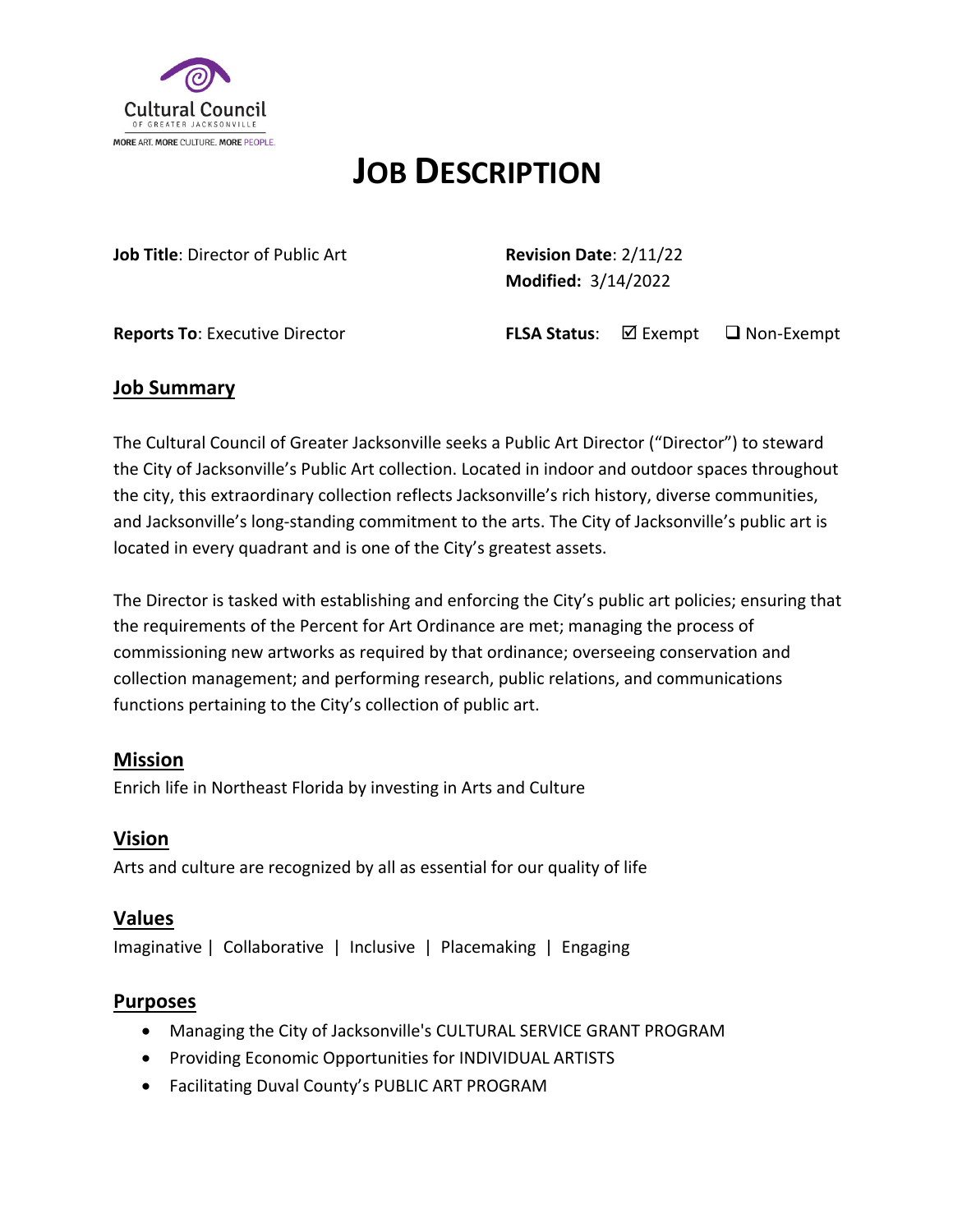## **Essential Duties & Responsibilities**

Duval Public Art Director responsible for DIRECTING ROLE, DIRECTING STATE PERCENT FOR ART PROGRAM FUNDS FOR DUVAL COUNTY / DUVAL ART IN PUBLIC PLACES FUNDS, AND PROJECT MANAGING CITY FUNDED PROJECTS which includes:

- Executes Complex Contract Writing, All Project Facilitation, and Management
- Provides Major Community Engagement
- Manages Multiple Public Meetings Weekly and on Weekends
- Oversees and Cultivates the APP Committee
- Oversees APP Trust Accounting Management & Reimbursements to Cultural Council for Department Costs
- Supervises Public Art Project Managers and Staff
- Supervises Contracted Artists and Multiple Vendors Per Project
- Establishes Permitting, Insurance, Bonds
- Acts as Primary COJ Liaison with Public Works & Procurement Departments
- Manages Art Maintenance, Conservation & Restoration Issues
- Provides Departmental, Committee, and Company Continuing Education
- Advocates within COJ for Public Art
- Directly Supports Executive Director as Needed
- Other duties as assigned

## **Job Requirements**

- Must embrace the mission of the Cultural Council of Greater Jacksonville
- Demonstrated excellence in organizational and communication skills, both written and verbal
- Be self-motivated, deadline driven, and exhibit "follow through" on tasks and goals
- Must have intense attention to detail as well as ability to work independently
- Display a positive attitude, show concern for people and community, demonstrate presence, self-confidence, common sense, and good listening ability
- Bachelor's or Master's degree in visual arts, design or construction fields such as architecture, engineering, industrial, graphic design or field related to the development and execution of public art projects is required; alternatively, an appropriate level of prior successful, progressive project management related work experience of 6+ years
- At least six (6) years of professional work experience working with the management of public art projects or similar projects in construction, architecture, interior design, or other design profession
- Fluent with technology including Microsoft Office products, databases, graphic and web design, online systems, and tools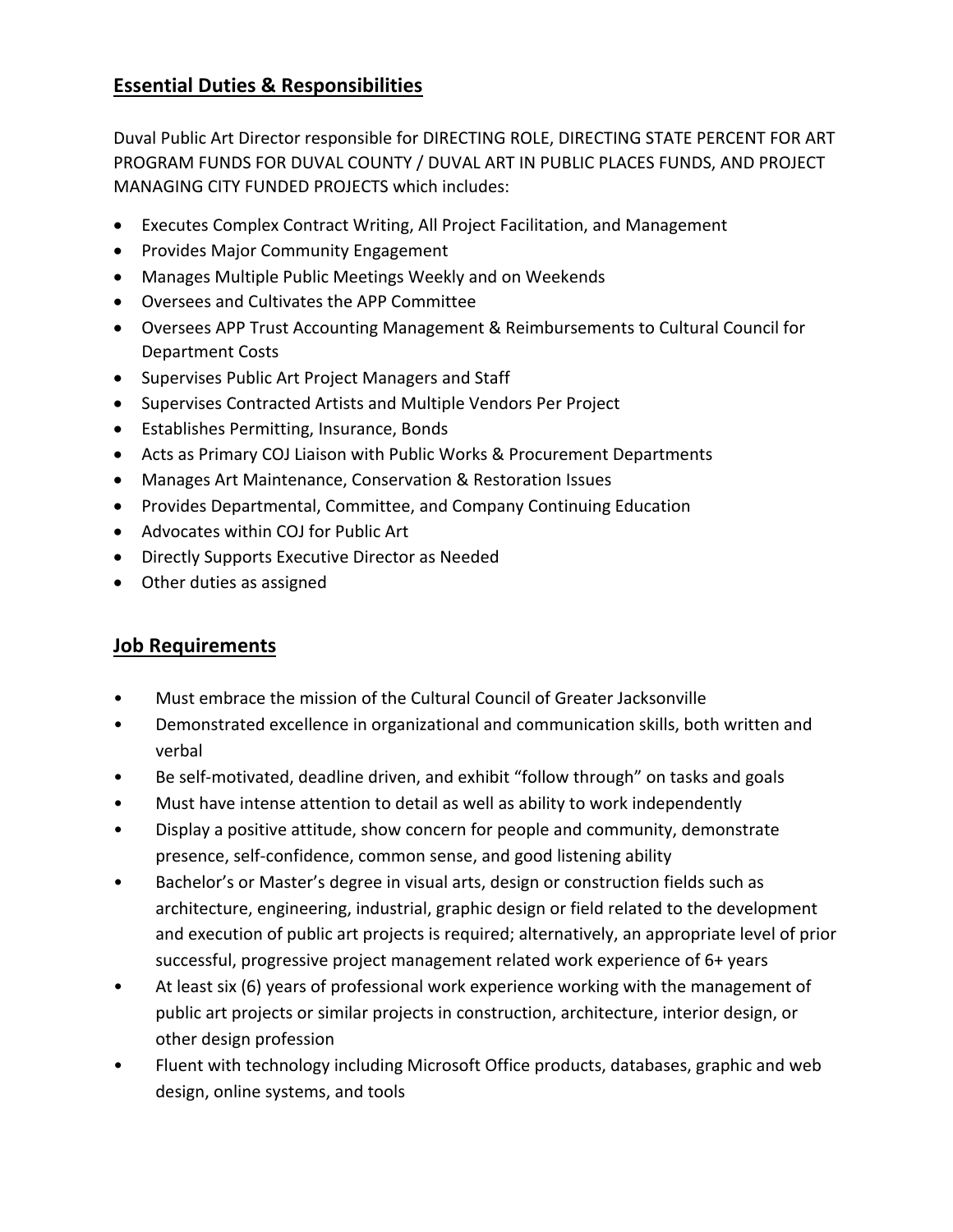- Preference for experience in a non-profit, government or philanthropic setting and experience/background in communications/marketing, sales, grant writing/fund development, philanthropy, or another related field
- Legal and/or financial/accounting experience/background a plus
- Knowledge of the arts/culture/humanities/government sectors

## **Essential Functions**

Percent for Art Program: The Director oversees all aspects of the day-to-day operations of the City's Percent for Art Program.

- Identifies capital-eligible projects for Percent for Art funding, implements the Percent for Art Ordinance as required, and manages artist competitions;
- Works with representatives of various City departments, site representatives, project architects, and community representatives to discuss the building design, site plans, materials, artwork locations and aesthetics to successfully integrate artwork into each site;
- Develops and distributes all Requests for Qualifications and Request for Proposals;
- Works with the internal City operating departments to develop the contracts and ensure compliance with equal opportunity goals;
- Oversees the assembly of the Art in Public Places Committee for each public art commission that is responsible for the selection of the artists and the artworks.
- Facilitates the integration of the art project with the design and construction process;
- Manages ongoing correspondence, meetings, and approval of artwork at specific milestones; and
- Facilitates conversation with the public through community engagement events such as workshops, virtual and in-person meetings, open houses, and surveys.

Conservation and Collection Management: The Director oversees the conservation and restoration of City-owned artwork.

- Seeks capital and outside funding for conservation and restoration activities;
- Drafts conservation Requests for Proposals, manages the contracting selection and implementation process;
- Manages condition assessments, collection files, public art inventory databases and utilizes them for short and long-range project planning including future deaccessioning, conservation, and relocation;
- Coordinates and manages conservation work as well as temporary and permanent relocation of City-owned public art;
- Contracts with and oversees art handlers, riggers, and conservators;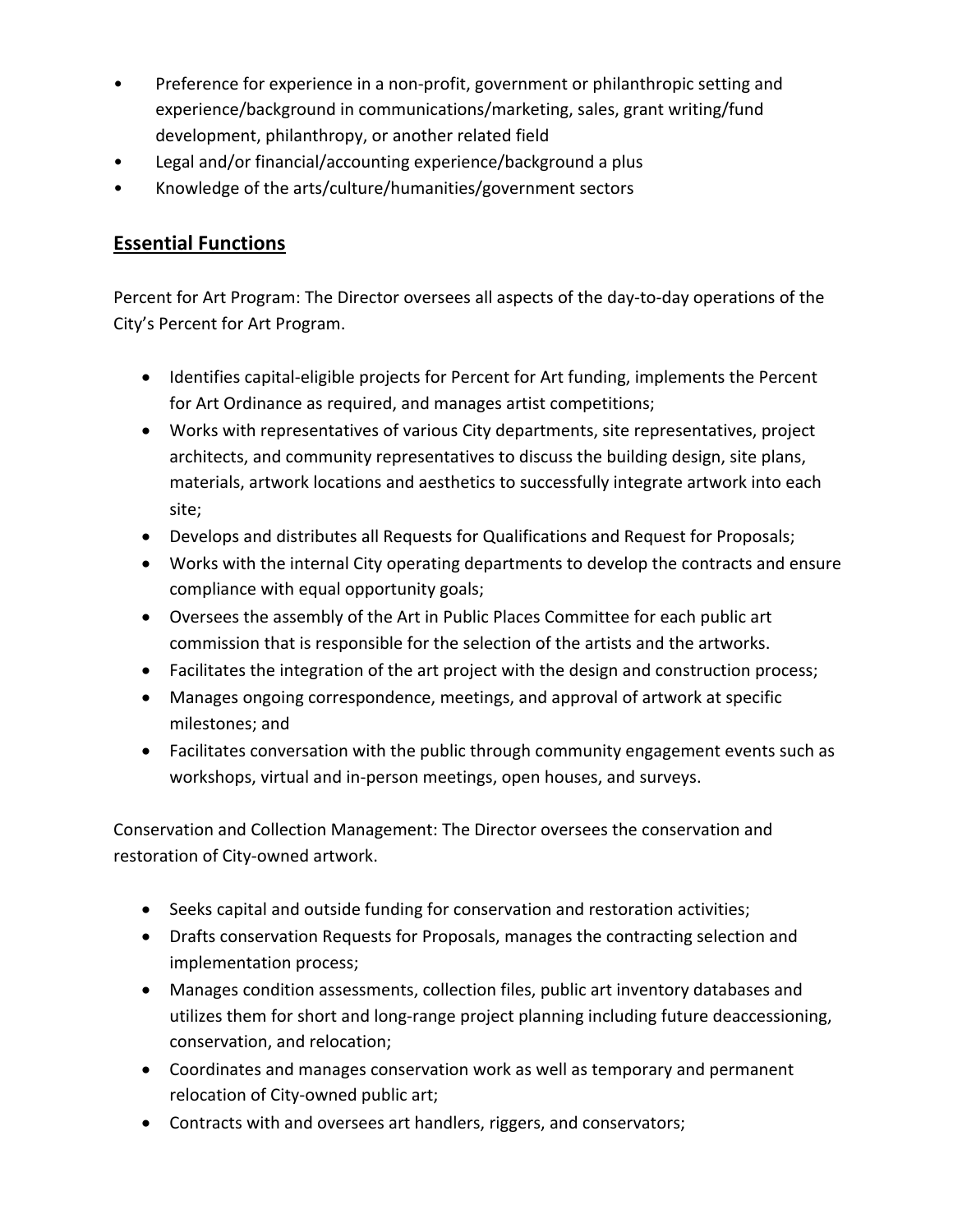- Ensures the routine maintenance of the City's collection of public art including emergency treatment, removal of graffiti and acts of vandalism to artwork; and
- Ensures that conservation treatments and collection management activities are performed per scope of proposal and treatment report.

Donation Management:

- The Director manages the policies and processes related to proposed donations of public art, memorials, and monuments to the City of Jacksonville.
- As needed, serves as the point of contact for organizations and individuals intending to establish memorials or other public art for placement on City-owned property; and
- Liaise between the potential commissioning entities and the City Agencies and Commissions required to review and approve such proposals.

#### Communications:

- The Director will further foster the relationship between Jaxsons and the City's public art collection.
- Develop an accessible public-facing database;
- Responds to requests from the public and the media, providing information and raising awareness of the City-owned public art collection;
- Updates and testifies before City Council on needs or projects related to public art;
- Provides content and approves of public art related printed and digital material; and
- Ensures public art-related activities and news on the website is up-to-date and accurate.

## **Competencies, Knowledge, Skills and Abilities**

Demonstrated knowledge of:

- Art in public spaces
- Project management
- Managing timelines and deliverables
- Preparing and monitoring budgets
- Computer and database literacy

#### Ability to:

- Multi-task and monitor multiple projects simultaneously
- Communicate effectively (both written and verbal) for internal and external purposes and with communities
- Problem-solve with limited supervision
- Work effectively under pressure to meet deadlines and changing priorities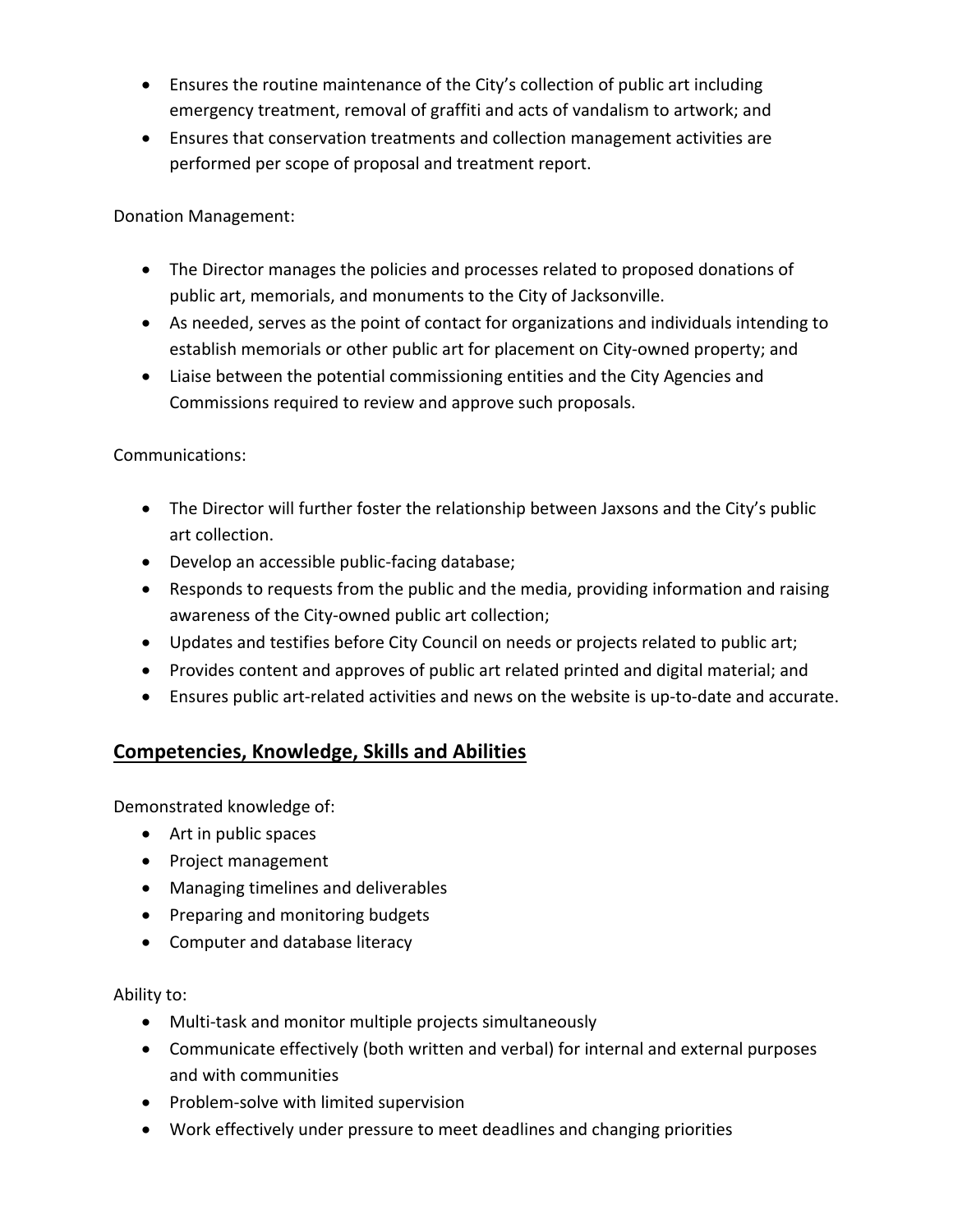- Excel in a fast-paced and demanding environment
- Manage time efficiently and have excellent organizational skills
- Demonstrate sound judgment and make informed decisions
- Record, track, organize and analyze data and documents

## **Other Requirements**

Must be able to work remotely while COVID-19 restrictions are in place and to meet on-site at indoor and outdoor project locations throughout Jacksonville at various times. The possibility for additional evening or weekend hours will occur during program-heavy weeks.

Candidate must pass a background check.

## **Physical and Mental Demands**

While performing the essential functions of this job, the employee is regularly required to stand, walk, sit, reach with hands and arms over the head, stoop, kneel, crouch, climb, talk, and hear for extended periods of time. The employee must occasionally lift and/or move up to 50 pounds. Specific vision abilities required by the job include close, distance, and peripheral vision, depth perception and the ability to adjust focus. Employee must be able to work at a computer for extended periods of time. Employee must have good hand-eye coordination, arm, hand, and finger dexterity, including ability to grasp, and visual acuity to operate equipment and read application/form information.

Position requires a high level of mental concentration and commitment.

## **Additional Information**

Salary Range: \$65,000 to \$75,000

## **Please attach a cover letter, resume, and writing sample in the additional attachments section. Applications without all documents will not be considered.**

#### **PUBLIC ART IN JACKSONVILLE**

Public art by the City of Jacksonville, WPA, and community associations has been a part of the city fabric since the rebuilding after the 1901 great fire. In 1997, the City officially created a public art program and awarded management in 2007 to the Cultural Council. The first major works included Jaume Plensa, Larry Kirkland, Al Held and several others.